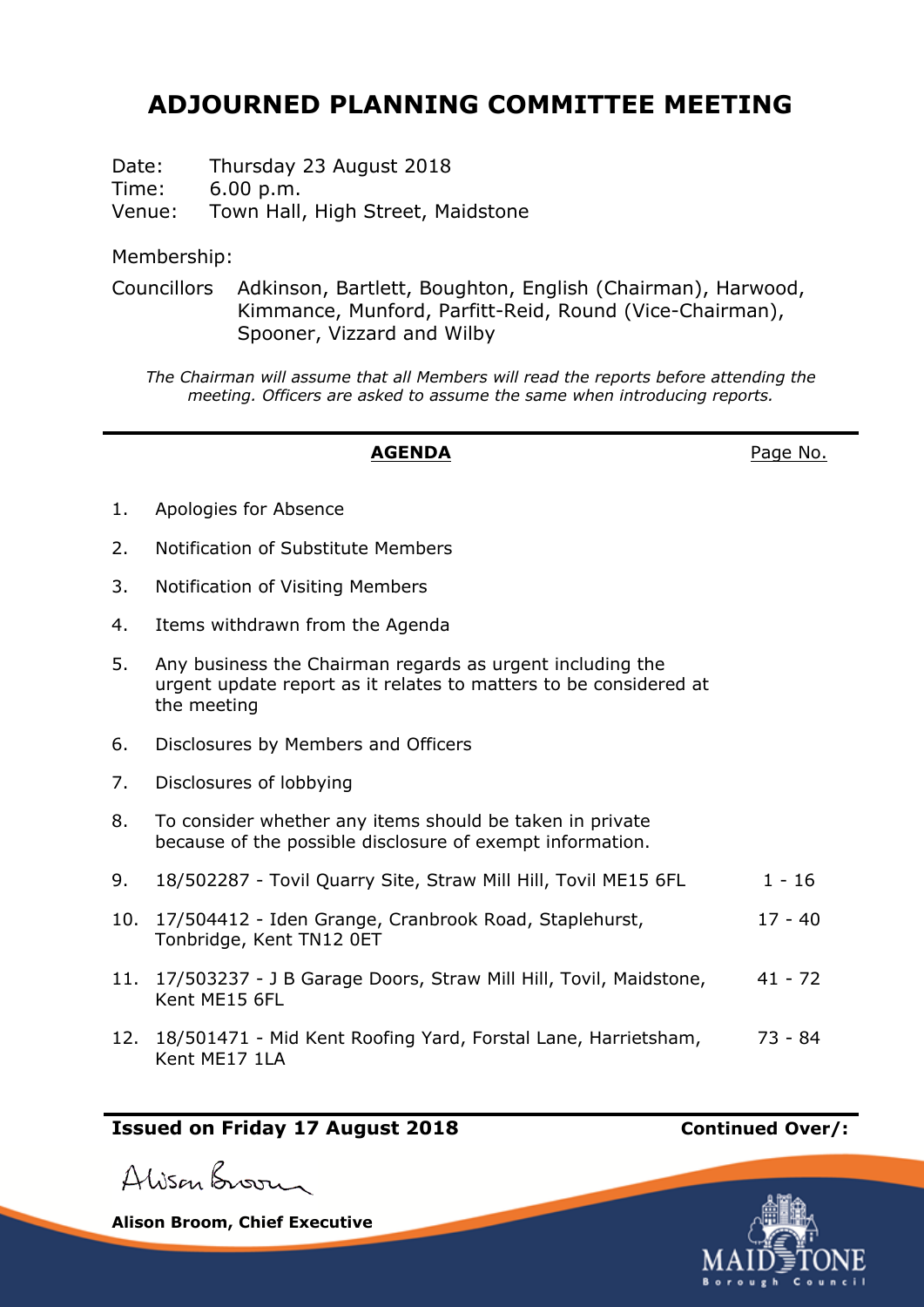| 13. 18/503001 - Boxmend Industrial Estate, Cavallino Building,                       |             |
|--------------------------------------------------------------------------------------|-------------|
| 14. 18/502003 - The Oast House, Pilgrims Way, Hollingbourne                          | $89 - 100$  |
| 15. 18/502748 - 15 Monkdown, Downswood, Maidstone, Kent                              | $101 - 109$ |
| 16. 18/501236 - Land South Of Ashford Road, Harrietsham,<br>Maidstone, Kent ME17 1HH | $110 - 127$ |
| 17. Appeals List                                                                     | 128         |
| 18. Deferred Items                                                                   | 129 - 131   |

#### **PART II**

**To move that the public be excluded for the items set out in Part II of the Agenda because of the likely disclosure of exempt information for the reasons specified having applied the Public Interest Test.**

|     |                                          | <b>Head of Schedule 12A and Brief</b><br><b>Description</b>                                                                                                |             |  |
|-----|------------------------------------------|------------------------------------------------------------------------------------------------------------------------------------------------------------|-------------|--|
|     | 19. Enforcement Tracker                  | $2 -$ Identity of an<br>Individual<br>6 (a) and (b) $-$<br>Enforcement/Court<br>Proceedings<br>7 - Prevention,<br>Investigation or<br>Prosecution of Crime | $132 - 133$ |  |
| 20. | Exempt Appendix - Enforcement<br>Tracker | $2 -$ Identity of an<br>Individual<br>6 (a) and (b) $-$<br>Enforcement/Court<br>Proceedings<br>7 - Prevention,<br>Investigation or<br>Prosecution of Crime | 134 - 137   |  |

#### **PLEASE NOTE**

**The order in which items are taken at the meeting may be subject to change.**

**The public proceedings of the meeting will be broadcast live and recorded for playback on the Maidstone Borough Council website.**

**For full details of all papers relevant to the applications on the agenda, please refer to the public access pages on the Maidstone Borough Council website. Background documents are available for inspection by appointment during normal office hours at the Maidstone Borough Council Reception, King Street, Maidstone, Kent ME15 6JQ.**